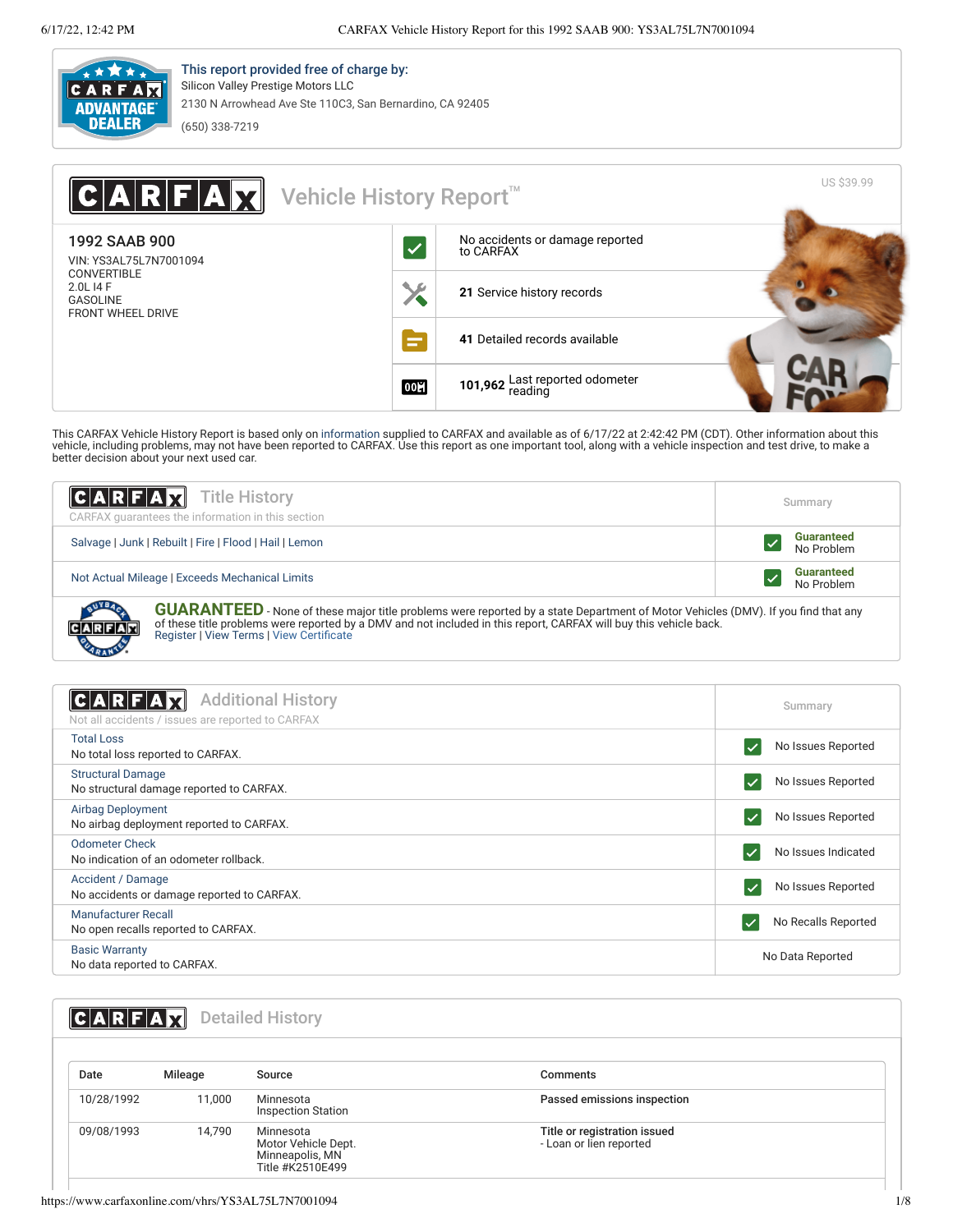6/17/22, 12:42 PM CARFAX Vehicle History Report for this 1992 SAAB 900: YS3AL75L7N7001094

| 11/02/1993 | 17,000 | Minnesota<br><b>Inspection Station</b>                                                                                                        | Passed emissions inspection                                                                                               |
|------------|--------|-----------------------------------------------------------------------------------------------------------------------------------------------|---------------------------------------------------------------------------------------------------------------------------|
| 10/29/1994 | 24,000 | Minnesota<br><b>Inspection Station</b>                                                                                                        | Passed emissions inspection                                                                                               |
| 05/12/1995 |        | Minnesota<br>Motor Vehicle Dept.                                                                                                              | Vehicle purchase reported                                                                                                 |
| 11/07/1995 | 26,280 | Minnesota<br>Motor Vehicle Dept.<br>Eden Prairie, MN<br>Title #G3110G306                                                                      | Vehicle purchase reported<br>- Title or registration issued<br>- New owner reported<br>- Loan or lien reported            |
| 04/22/1998 | 34,646 | World Auto Repair<br>Eden Prairie, MN<br>952-949-2277<br>worldautorepair.com<br>4.9 / 5.0 30 Verified Reviews<br>26 Customer Favorites        | Vehicle serviced<br>- Oil and filter changed<br>- Brakes replaced<br>- Brake pads replaced<br>- Windshield washer checked |
| 08/19/1998 | 37,107 | World Auto Repair<br>Eden Prairie, MN<br>952-949-2277<br>worldautorepair.com<br>4.9 / 5.0 30 Verified Reviews<br>26 Customer Favorites        | Vehicle serviced<br>- Oil and filter changed<br>- Alignment checked                                                       |
| 10/21/1998 | 38,088 | World Auto Repair<br>Eden Prairie, MN<br>952-949-2277<br>worldautorepair.com<br>4.9 / 5.0 30 Verified Reviews<br>26 Customer Favorites        | Vehicle serviced<br>- Engine oil/fluid leak checked<br>- Oil and filter changed                                           |
| 07/28/1999 | 39,762 | World Auto Repair<br>Eden Prairie, MN<br>952-949-2277<br>worldautorepair.com<br>4.9 / 5.0 30 Verified Reviews<br>26 Customer Favorites        | Vehicle serviced<br>- Oil and filter changed                                                                              |
| 09/29/1999 | 41,115 | World Auto Repair<br>Eden Prairie, MN<br>952-949-2277<br>worldautorepair.com<br>4.9 / 5.0 30 Verified Reviews<br>26 Customer Favorites        | Vehicle serviced<br>- Spark plug(s) replaced<br>- Valve cover gasket(s) replaced<br>- Wipers/washers repaired             |
| 10/18/1999 | 41,339 | World Auto Repair<br>Eden Prairie, MN<br>952-949-2277<br>worldautorepair.com<br>4.9 / 5.0 30 Verified Reviews<br>26 Customer Favorites        | Vehicle serviced                                                                                                          |
| 11/17/1999 | 41,522 | World Auto Repair<br>Eden Prairie, MN<br>952-949-2277<br>worldautorepair.com<br>4.9 / 5.0 30 Verified Reviews<br>26 Customer Favorites        | Vehicle serviced<br>- Oil and filter changed<br>- Seat or seat upholstery repaired                                        |
| 06/19/2000 | 42,645 | <b>World Auto Repair</b><br>Eden Prairie, MN<br>952-949-2277<br>worldautorepair.com<br>4.9 / 5.0 30 Verified Reviews<br>26 Customer Favorites | Vehicle serviced<br>- Oil and filter changed                                                                              |
| 09/26/2000 | 43,299 | World Auto Repair<br>Eden Prairie, MN<br>952-949-2277<br>worldautorepair.com<br>$\sqrt{4.9/5.0}$ 30 Verified Reviews<br>26 Customer Favorites | Vehicle serviced<br>- Lights checked                                                                                      |
| 06/21/2001 | 45,406 | World Auto Repair<br>Eden Prairie, MN<br>952-949-2277<br>worldautorepair.com<br>4.9 / 5.0 30 Verified Reviews                                 | Vehicle serviced<br>- Oil and filter changed                                                                              |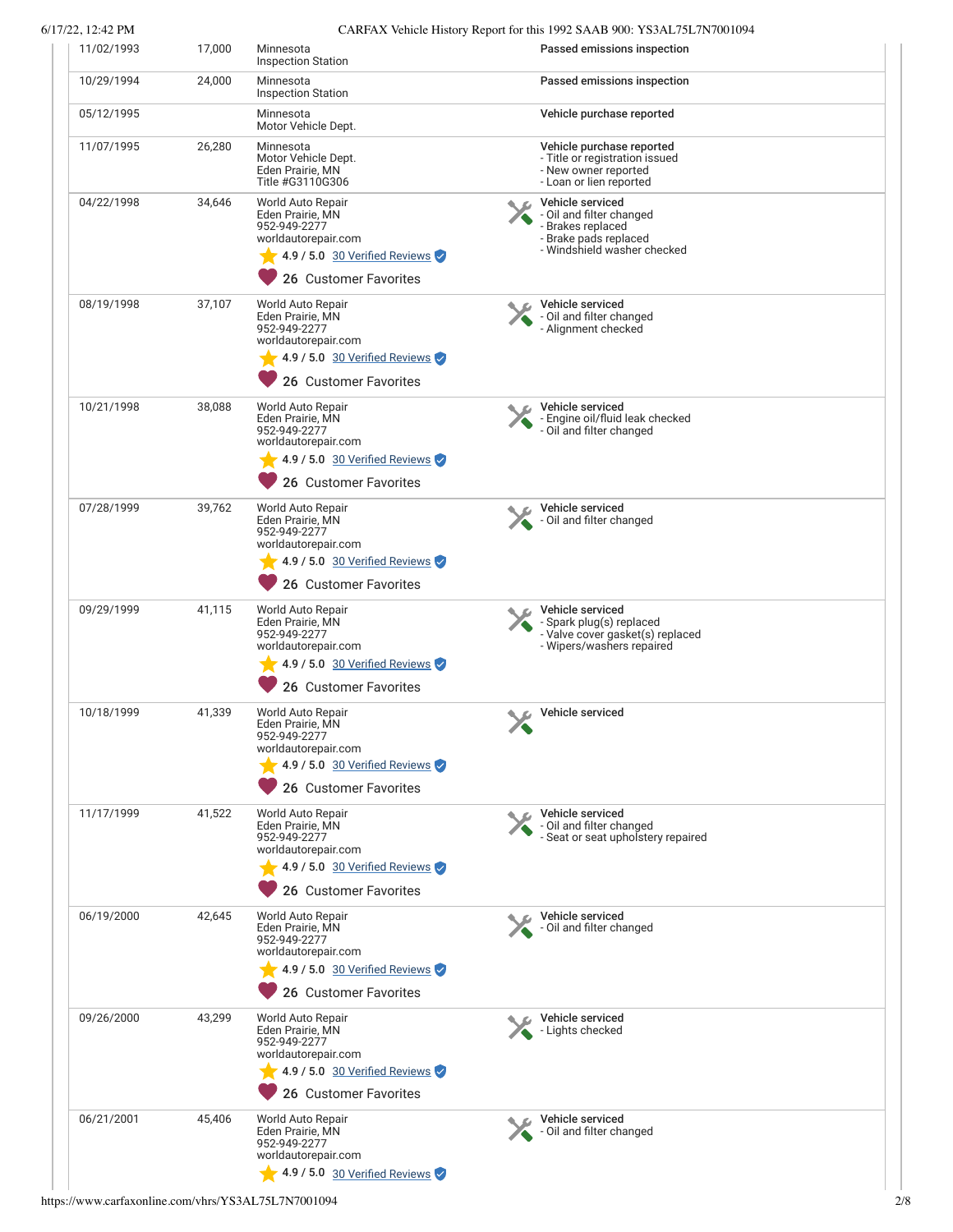## 6/17/22, 12:42 PM CARFAX Vehicle History Report for this 1992 SAAB 900: YS3AL75L7N7001094

| 10/05/2001 |        | Minnesota                                                                     | Title or registration issued                                                                    |
|------------|--------|-------------------------------------------------------------------------------|-------------------------------------------------------------------------------------------------|
|            |        | Motor Vehicle Dept.<br>Eden Prairie, MN<br>Title #G3110G306                   | - Loan or lien reported<br>- Vehicle color noted as Red                                         |
| 10/09/2001 | 48,494 | World Auto Repair<br>Eden Prairie, MN<br>952-949-2277                         | Vehicle serviced<br>- Oil and filter changed<br>- Fluids checked                                |
|            |        | worldautorepair.com<br>4.9 / 5.0 30 Verified Reviews<br>26 Customer Favorites | - Tire condition and pressure checked<br>- Valve cover gasket(s) replaced                       |
| 11/20/2001 | 48,945 | World Auto Repair                                                             | Vehicle serviced                                                                                |
|            |        | Eden Prairie, MN<br>952-949-2277<br>worldautorepair.com                       | - Oil and filter changed<br>- Engine oil/fluid leak checked<br>- Valve cover gasket(s) replaced |
|            |        | 4.9 / 5.0 30 Verified Reviews<br>26 Customer Favorites                        |                                                                                                 |
| 06/14/2002 | 49,007 | World Auto Repair                                                             | Vehicle serviced                                                                                |
|            |        | Eden Prairie, MN<br>952-949-2277<br>worldautorepair.com                       | - Brake fluid flushed/changed<br>- Clutch master cylinder replaced                              |
|            |        | 4.9 / 5.0 30 Verified Reviews<br>26 Customer Favorites                        |                                                                                                 |
|            |        |                                                                               |                                                                                                 |
| 07/25/2002 | 49,221 | World Auto Repair<br>Eden Prairie, MN<br>952-949-2277<br>worldautorepair.com  | Vehicle serviced                                                                                |
|            |        | 4.9 / 5.0 30 Verified Reviews<br>26 Customer Favorites                        |                                                                                                 |
| 09/05/2002 | 51,577 | World Auto Repair                                                             | Vehicle serviced                                                                                |
|            |        | Eden Prairie, MN<br>952-949-2277                                              | - Engine mount(s) replaced<br>- Antifreeze/coolant checked                                      |
|            |        | worldautorepair.com                                                           | - Drivability/performance checked<br>- Antifreeze/coolant flushed/changed                       |
|            |        | 4.9 / 5.0 30 Verified Reviews<br>26 Customer Favorites                        |                                                                                                 |
| 10/11/2002 | 52,497 | World Auto Repair<br>Eden Prairie, MN                                         | Vehicle serviced                                                                                |
|            |        | 952-949-2277<br>worldautorepair.com<br>4.9 / 5.0 30 Verified Reviews          | - Oil and filter changed<br>- Washer hose/line check valve replaced                             |
|            |        | 26 Customer Favorites                                                         |                                                                                                 |
| 12/12/2002 |        | Minnesota                                                                     | Title or registration issued                                                                    |
|            |        | Motor Vehicle Dept.<br>Eden Prairie, MN<br>Title #G3110G306                   | - Loan or lien reported<br>- Vehicle color noted as Red                                         |
| 07/11/2003 | 56,201 | World Auto Repair<br>Eden Prairie, MN                                         | Vehicle serviced<br>- Fluids checked                                                            |
|            |        | 952-949-2277<br>worldautorepair.com                                           | - Oil and filter changed<br>- Battery serviced<br>- Rear brake pads replaced                    |
|            |        | 4.9 / 5.0 30 Verified Reviews                                                 | - Brakes replaced                                                                               |
|            |        | 26 Customer Favorites                                                         | - Brake pads replaced<br>- Two tires mounted<br>- Two tires replaced                            |
| 10/09/2003 |        | Minnesota<br>Motor Vehicle Dept.                                              | Title or registration issued<br>- Loan or lien reported                                         |
|            |        | Eden Prairie, MN<br>Title #G3110G306                                          | - Vehicle color noted as Red                                                                    |
| 10/27/2003 | 60,001 | World Auto Repair<br>Eden Prairie, MN                                         | Vehicle serviced<br>- Fluids checked                                                            |
|            |        | 952-949-2277<br>worldautorepair.com                                           | Oil and filter changed                                                                          |
|            |        | 4.9 / 5.0 30 Verified Reviews                                                 |                                                                                                 |
|            |        | 26 Customer Favorites                                                         |                                                                                                 |
| 09/29/2004 | 63,610 | World Auto Repair                                                             | Vehicle serviced                                                                                |
|            |        | Eden Prairie, MN<br>952-949-2277                                              | - Fluids checked<br>- Oil and filter changed<br>- Body lubricated                               |
|            |        | worldautorepair.com<br>4.9 / 5.0 30 Verified Reviews                          | - Fuel level sending unit replaced                                                              |
|            |        | 26 Customer Favorites                                                         |                                                                                                 |
|            |        |                                                                               |                                                                                                 |

https://www.carfaxonline.com/vhrs/YS3AL75L7N7001094 3/8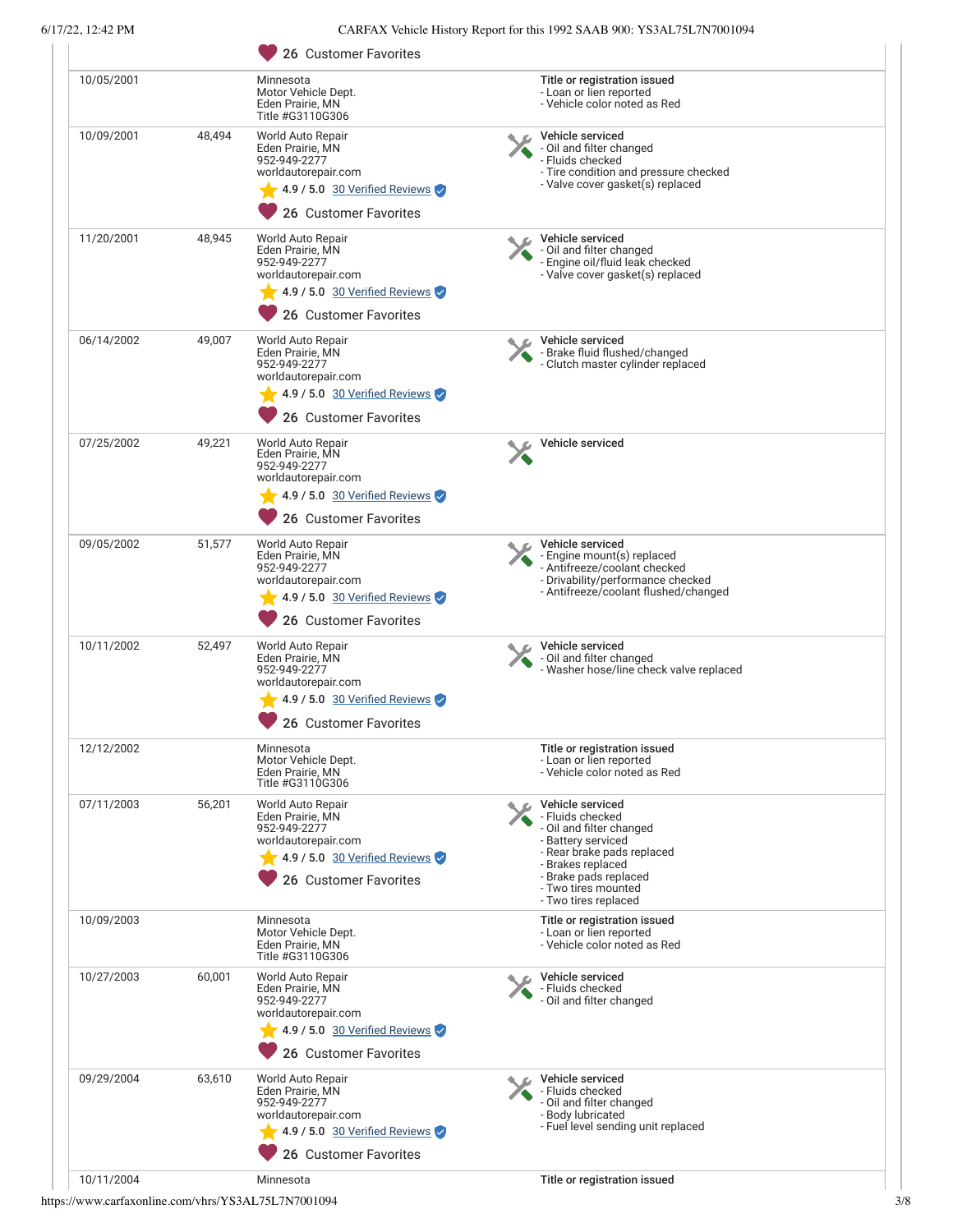6/17/22, 12:42 PM CARFAX Vehicle History Report for this 1992 SAAR 900: YS3AL75L7N7001004

| 7722, 12:42 P.M |         |                                                                                                                                     | CARFAX venicle History Report for this 1992 SAAB 900: 1 S3AL/3L/N/001094                                                                                                                                                               |
|-----------------|---------|-------------------------------------------------------------------------------------------------------------------------------------|----------------------------------------------------------------------------------------------------------------------------------------------------------------------------------------------------------------------------------------|
|                 |         | Motor Vehicle Dept.<br>Eden Prairie. MN<br>Title #G3110G306                                                                         | - Loan or lien reported<br>- Vehicle color noted as Red                                                                                                                                                                                |
| 10/13/2005      |         | Minnesota<br>Motor Vehicle Dept.<br>Eden Prairie, MN<br>Title #G3110G306                                                            | Title or registration issued<br>- Loan or lien reported<br>- Vehicle color noted as Red                                                                                                                                                |
| 10/14/2011      |         | Minnesota<br>Motor Vehicle Dept.<br>Eden Prairie, MN<br>Title #G3110G306                                                            | Registration issued or renewed<br>- Loan or lien reported<br>- Vehicle color noted as Red                                                                                                                                              |
| 10/05/2012      |         | Minnesota<br>Motor Vehicle Dept.<br>Eden Prairie, MN<br>Title #G3110G306                                                            | Registration issued or renewed<br>- Loan or lien reported<br>- Vehicle color noted as Red                                                                                                                                              |
| 09/30/2013      |         | Minnesota<br>Motor Vehicle Dept.<br>Eden Prairie, MN<br>Title #G3110G306                                                            | Registration issued or renewed<br>- Loan or lien reported<br>- Vehicle color noted as Red                                                                                                                                              |
| 10/13/2014      |         | Minnesota<br>Motor Vehicle Dept.<br>Eden Prairie, MN<br>Title #G3110G306                                                            | Registration issued or renewed<br>- Loan or lien reported<br>- Vehicle color noted as Red                                                                                                                                              |
| 10/08/2015      |         | Minnesota<br>Motor Vehicle Dept.<br>Eden Prairie, MN<br>Title #G3110G306                                                            | Registration issued or renewed<br>- Loan or lien reported<br>- Vehicle color noted as Red                                                                                                                                              |
| 10/20/2016      |         | Minnesota<br>Motor Vehicle Dept.<br>Eden Prairie, MN<br>Title #G3110G306                                                            | Registration issued or renewed<br>- Loan or lien reported<br>- Vehicle color noted as Red                                                                                                                                              |
| 10/19/2017      |         | Minnesota<br>Motor Vehicle Dept.<br>Eden Prairie, MN<br>Title #G3110G306                                                            | Title or registration issued<br>- Loan or lien reported<br>- Exempt from odometer reporting<br>- Vehicle color noted as Red                                                                                                            |
| 02/09/2022      |         | Minnesota<br>Motor Vehicle Dept.<br>Eden Prairie, MN<br>Title #G3110G306                                                            | Title issued or updated<br>- Registration issued or renewed<br>- Loan or lien reported<br>- Exempt from odometer reporting<br>- Registration updated when owner moved the vehicle to a new<br>location<br>- Vehicle color noted as Red |
| 03/07/2022      | 101,870 | The Phoenix<br>Minneapolis, MN<br>952-933-7284<br>thephoenixautorepair.com/<br>4.9 / 5.0 8 Verified Reviews<br>7 Customer Favorites | Vehicle serviced<br>- Oil and filter changed<br>- Brake fluid flushed/changed<br>- Battery cable(s) replaced                                                                                                                           |
| 05/26/2022      | 101,948 | 411 carline.com<br>Hopkins, MN<br>4.6 / 5.0 10 Verified Reviews                                                                     | Vehicle offered for sale                                                                                                                                                                                                               |
| 06/14/2022      | 101,962 | The Phoenix<br>Minneapolis, MN<br>952-933-7284<br>thephoenixautorepair.com/<br>4.9 / 5.0 8 Verified Reviews<br>7 Customer Favorites | Vehicle serviced<br>- CV boot(s) replaced<br>- A/C compressor replaced<br>- Tire(s) balanced                                                                                                                                           |

Have Questions? Consumers, please visit our Help Center at [www.carfax.com](http://www.carfax.com/help). Dealers or Subscribers, please visit our Help Center at [www.carfaxonline.com.](http://www.carfaxonline.com/)

# **CARFAX** Glossary

#### New Owner Reported

When a vehicle is sold to a new owner, the Title must be transferred to the new owner(s) at a Department of Motor Vehicles.

**Ownership History**<br>CARFAX defines an owner as an individual or business that possesses and uses a vehicle. Not all title transactions represent changes in ownership. To provide<br>estimated number of owners, CARFAX proprieta Massachusetts, New Jersey, Ohio, Oklahoma, Pennsylvania and South Dakota. Please consider this as you review a vehicle's estimated ownership history.

### Title Issued

A state issues a title to provide a vehicle owner with proof of ownership. Each title has a unique number. Each title or registration record on a CARFAX report does not necessarily indicate a change in ownership. In Canada, a registration and bill of sale are used as proof of ownership.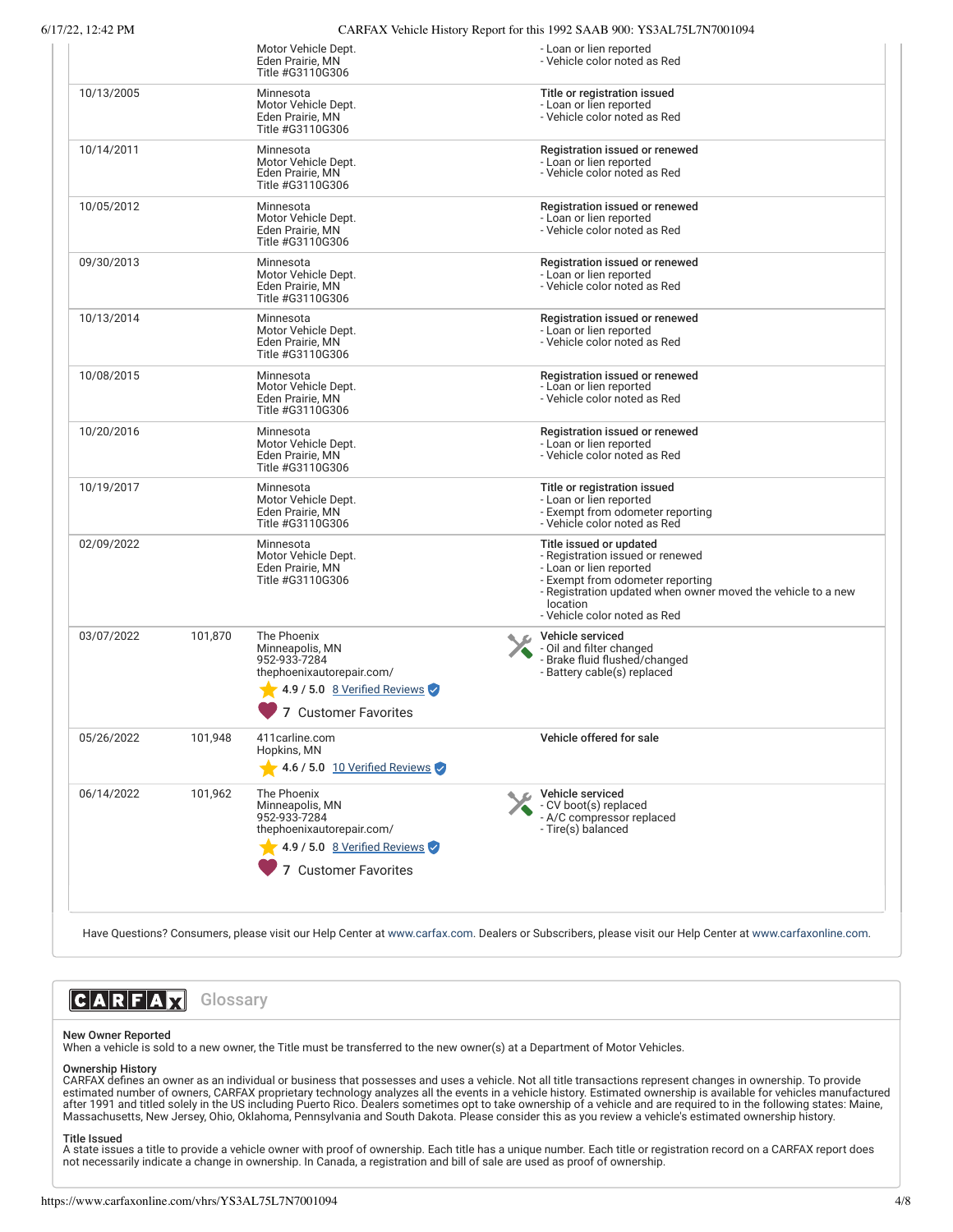6/17/22, 12:42 PM CARFAX Vehicle History Report for this 1992 SAAB 900: YS3AL75L7N7001094



CARFAX DEPENDS ON ITS SOURCES FOR THE ACCURACY AND RELIABILITY OF ITS INFORMATION. THEREFORE, NO RESPONSIBILITY IS ASSUMED BY CARFAX OR ITS AGENTS FOR ERRORS OR OMISSIONS IN THIS REPORT. CARFAX FURTHER EXPRESSLY DISCLAIMS ALL WARRANTIES, EXPRESS OR IMPLIED, INCLUDING ANY IMPLIED WARRANTIES OF MERCHANTABILITY OR FITNESS FOR A PARTICULAR PURPOSE.

© 2022 CARFAX, Inc., part of S&P Global. All rights reserved. 6/17/22 2:42:42 PM (CDT)

I have reviewed and received a copy of the CARFAX Vehicle History Report for this 1992 SAAB 900 vehicle (VIN: YS3AL75L7N7001094), which is based on information supplied to CARFAX and available as of 6/17/22 at 3:42 PM (EDT).

Customer Signature Date Dealer Signature Date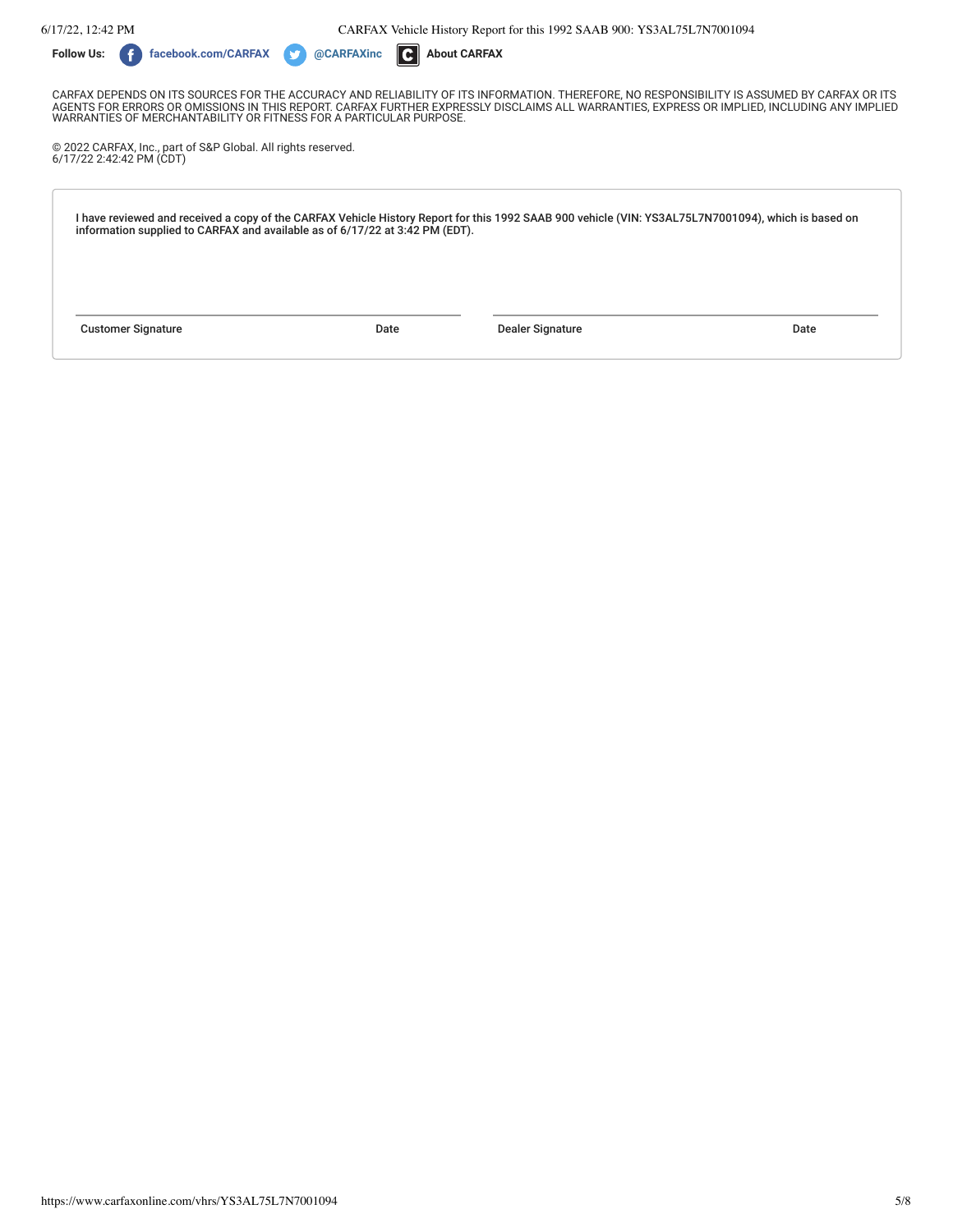| C A R F A                                                                                                                                                                                                                                                                        | <b>OWNERSHIP HISTORY:</b>                                                                                                                                                                                                |                                                                    |
|----------------------------------------------------------------------------------------------------------------------------------------------------------------------------------------------------------------------------------------------------------------------------------|--------------------------------------------------------------------------------------------------------------------------------------------------------------------------------------------------------------------------|--------------------------------------------------------------------|
|                                                                                                                                                                                                                                                                                  |                                                                                                                                                                                                                          |                                                                    |
| EHICLE                                                                                                                                                                                                                                                                           | Last owned in the following<br>state/province:                                                                                                                                                                           | Minnesota                                                          |
| <b>HIGHLIGHTS</b>                                                                                                                                                                                                                                                                | STATE DMV-REPORTED TITLE PROBLEMS:                                                                                                                                                                                       |                                                                    |
| 1992 SAAB 900<br>VIN: YS3AL75L7N7001094<br><b>Body Style: CONVERTIBLE</b><br>Engine Size: 2.0L I4 F<br><b>Drivetrain: FRONT WHEEL DRIVE</b>                                                                                                                                      | None of these major title problems<br>were reported by a state<br><b>Department of Motor Vehicles:</b><br>Salvage, Junk, Rebuilt, Fire,<br>Flood, Hail, Lemon<br>Not Actual Mileage, Exceeds<br><b>Mechanical Limits</b> | <b>Guaranteed</b><br>No Problem<br><b>Guaranteed</b><br>No Problem |
|                                                                                                                                                                                                                                                                                  |                                                                                                                                                                                                                          |                                                                    |
|                                                                                                                                                                                                                                                                                  | ACCIDENTS AND OTHER ISSUES:                                                                                                                                                                                              |                                                                    |
|                                                                                                                                                                                                                                                                                  | No issues reported to CARFAX on the following:                                                                                                                                                                           |                                                                    |
|                                                                                                                                                                                                                                                                                  | <b>Total Loss</b>                                                                                                                                                                                                        | No Issues<br>☑<br>Reported                                         |
|                                                                                                                                                                                                                                                                                  | <b>Structural Damage</b>                                                                                                                                                                                                 | No Issues<br>$\vert\downarrow\vert$<br>Reported                    |
|                                                                                                                                                                                                                                                                                  | Airbag Deployment                                                                                                                                                                                                        | No Issues<br>$\vert\downarrow\vert$<br>Reported                    |
|                                                                                                                                                                                                                                                                                  | <b>Odometer Rollback</b>                                                                                                                                                                                                 | No Issues<br>☑<br>Reported                                         |
|                                                                                                                                                                                                                                                                                  | Other Accidents / Damage                                                                                                                                                                                                 | No Issues<br>$\vert\downarrow\vert$<br>Reported                    |
| Courtesy of<br>Silicon Valley Prestige Motors LLC<br>2130 N Arrowhead Ave Ste 110C3<br>San Bernardino, CA 92405<br>$(650)$ 338-7219<br>https://www.svpmotors.com/                                                                                                                | Ask your dealer<br>for the full CARFAX®<br><b>Vehicle History Report</b>                                                                                                                                                 |                                                                    |
| Information excerpted from the CARFAX<br>Vehicle History Report and/or Safety &<br>Reliability Ratings; see full reports for<br>additional information, glossary of terms,<br>source attributions disclaimers & limitations.<br>So to cartax.<br>Guarantee terms and conditions. |                                                                                                                                                                                                                          |                                                                    |

# **SHOW ME THE CARFAX**

© 2022 CARFAX, Inc., part of S&P Global. All rights reserved. 6/17/22 2:42:42 PM (CDT)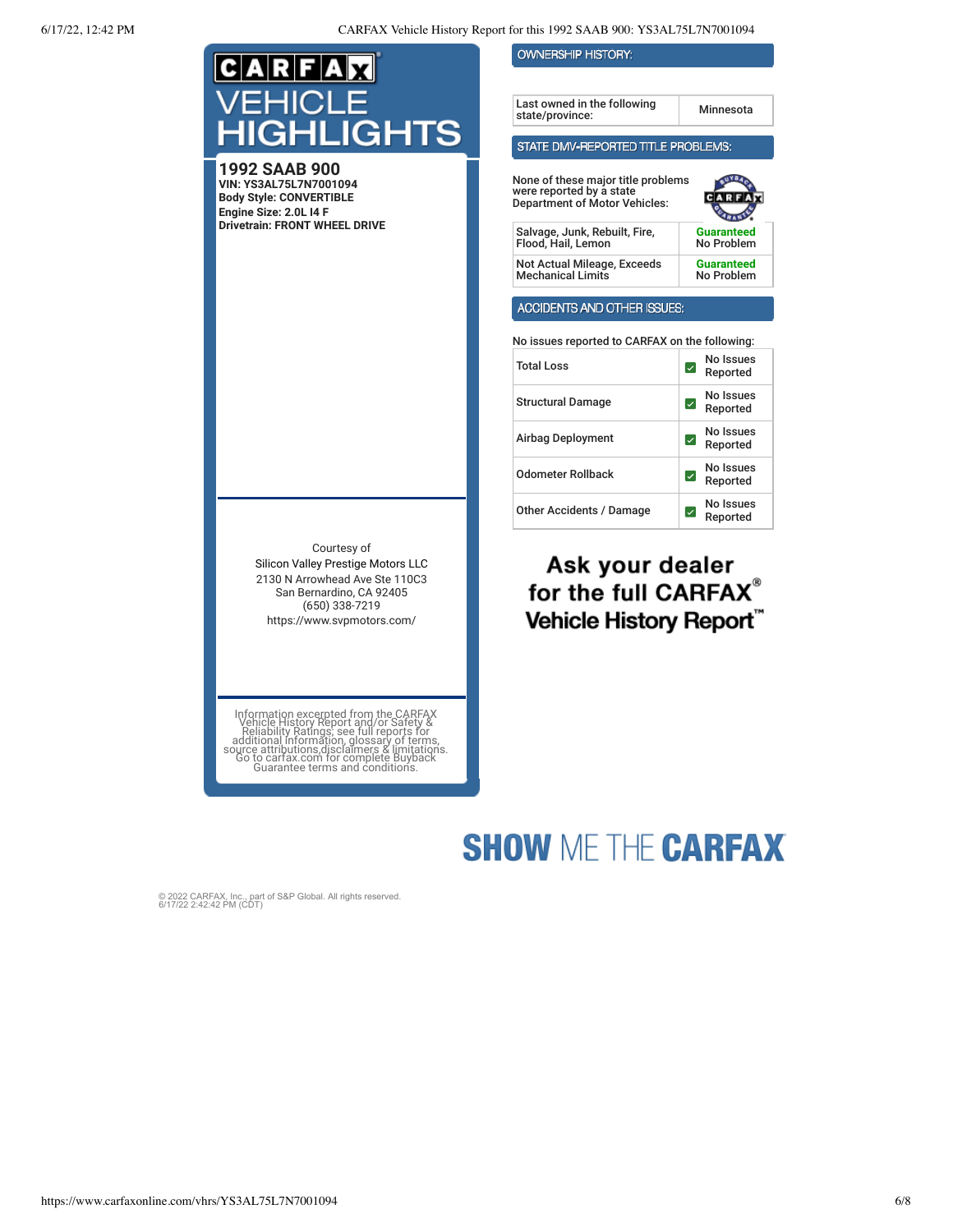#### CARFAX Warranty Check<sup>™</sup>

CARFAX cannot calculate the remaining coverage for this **1992 SAAB 900 (YS3AL75L7N7001094)** because no original manufacturer warranty information was reported to CARFAX by its source.

| 1992 SAAB 900                               |                            |
|---------------------------------------------|----------------------------|
| VIN:                                        | YS3AL75L7N7001094          |
| <b>Estimated start date of warranty:</b>    | 09/08/1993                 |
| Last CARFAX reading reported on 06/14/2022: | 101,962 miles              |
| <b>Today's Date:</b>                        | 06/17/2022                 |
|                                             |                            |
| Type of Coverage                            | Original Warranty          |
| <b>Basic</b>                                | No data reported to CARFAX |
| <b>Drivetrain</b>                           | No data reported to CARFAX |
| <b>Emissions</b>                            | No data reported to CARFAX |
| <b>Corrosion</b>                            | No data reported to CARFAX |
| <b>Transferable</b>                         | No data reported to CARFAX |
| <b>Roadside Assistance</b>                  | No data reported to CARFAX |
| Safety belt & inflatable restraint          | No data reported to CARFAX |
| <b>Specific Components</b>                  | No data reported to CARFAX |

CARFAX Warranty Check provides an **estimate** of this vehicle's remaining warranty coverage. It does not take into account some vehicle history events such as some title brands that may void the original manufacturer warranty or ownership transfers that may decrease warranty coverage. This warranty information is only valid for vehicles manufactured for the United States. [Complete warranty coverage information is available for this vehicle at the](http://www.saabusa.com/) SAAB web site.

© 2022 CARFAX, Inc., part of S&P Global. All rights reserved. 06/17/2022 14:42:45

Œ